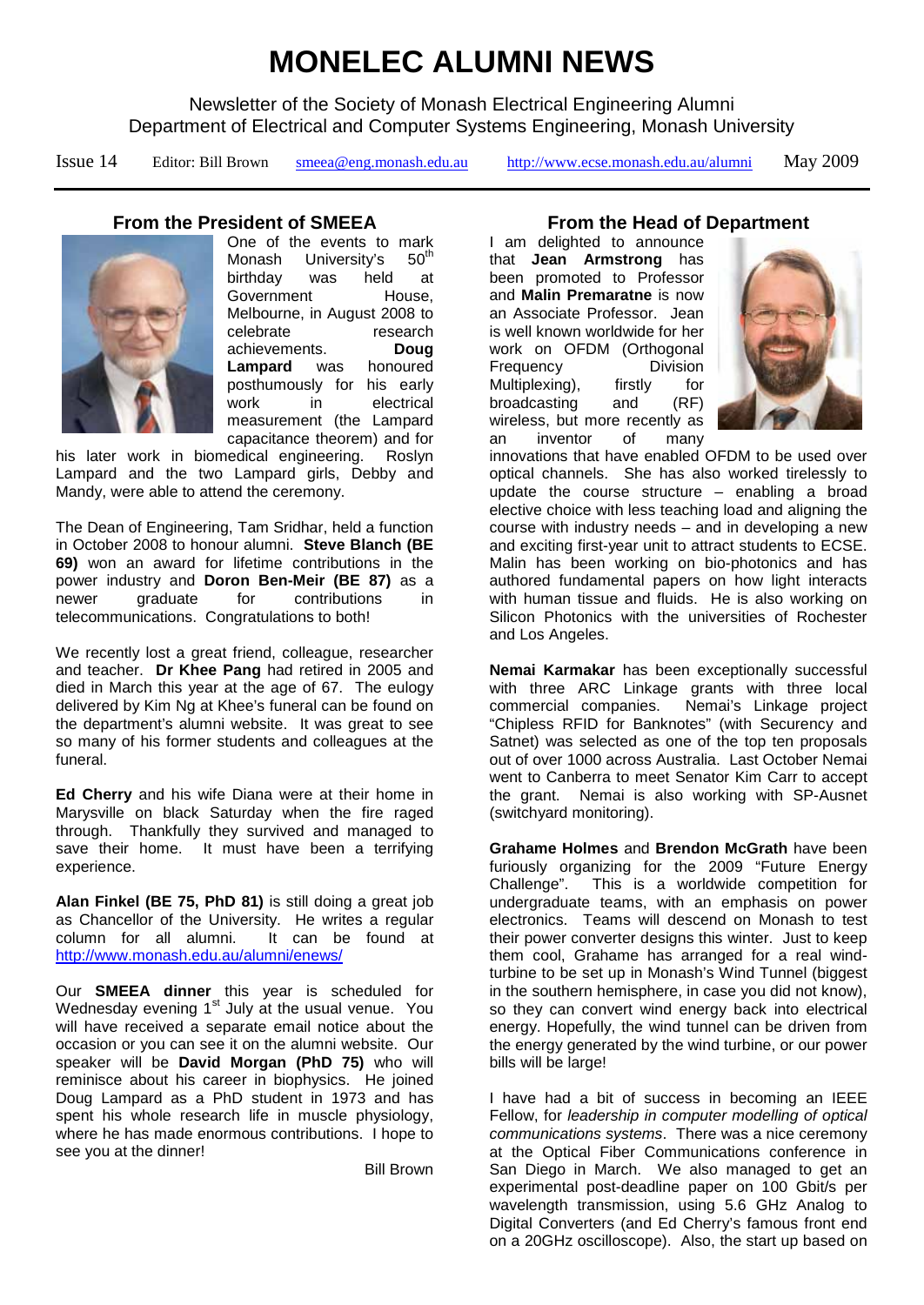Jean and my work has recently raised \$6M in Venture Capital (see ofidium.com) and has repatriated Australians to the glorious state of Victoria to actually build the idea.

I look forward to meeting you all again at the dinner.

Arthur Lowery [arthur.lowery@eng.monash.edu.au](mailto:arthur.lowery@eng.monash.edu.au)

## **The Douglas Lampard Prize for 2008**<br>Douglas Lampard Electrical Enginee

The Douglas Lampard Electrical Engineering Research Prize and Medal for 2008 is awarded to David Rawlinson for his PhD thesis entitled<br>'Autonomous topological navigation using **'Autonomous egocentric, visuo-spatial perceptions'**. The work was carried out under the supervision of Ray Jarvis.

David's thesis explores the notion of guiding a mobile robot on the basis of its topological understanding (machine intelligence) of its working environment, thus permitting a human familiar with that environment to instruct the robot to carry out navigation tasks based solely on topologically structured terminology. This approach is in distinct variance with the more conventional robot navigation methodologies which are based on metrically specified geometric mappings of the environment. The work developed in this thesis represents, not only a novel and effective robot navigation strategy, but also a means of natural human-machine communication in the context of mobility actions.

One of David's PhD examiners, Professor S Yuta of the University of Tsukuba, states 'The proposed method is efficient and effective in real indoor and outdoor environments, to navigate, explore and make maps autonomously. It is also effective as a good human operator interface.' Another, Prof. Dr. R Dillman of the Universität Karlsruhe, states 'This thesis contributes successfully to the field of autonomous mobile robot navigation at large. More specifically it contributes to the field of autonomous mapping and topological navigation as well as to the field of topological localization and topological situation discovery based on egocentric perceptions and the classification of the observed topological areas.'

David was awarded a Monash Graduate Scholarship in 2003 to pursue his PhD. He came to Monash having been awarded a First Class BSc Joint Hons. Degree in Computer Science and Artificial Intelligence in the School of Cognitive and Computing Sciences at Sussex University.

During the period of his studies at Monash David undertook a professional volunteer role for the Victoria State Emergency Service (SES). He worked in this capacity on a number of incidents, including forensic investigations, missing-persons land-watch, structural collapse, fire and road crash rescue. He was also flown to NSW to lead a team during a large-scale flood/high winds disaster operation. His CV also includes a large variety of jobs he has worked at in the IT and other industries. He lists amongst his general interests 'exploring and making things', which is not a bad definition of engineering in general. During his PhD candidature David showed a considerable talent for original and independent thinking and the skills to get things working to prove his research ideas.

## **From the 60s**

**Norm Gale (BE 69)** was another Monash Graduate who made his start at the PMG (now Telstra) Research Labs. Instead of getting carted off to Vietnam, he decided to join the staff at the University of Science in Penang, Malaysia, where he lectured in the Applied Science School (now Industrial Science). He completed an MBA at the University of Melbourne in 1984, after having a crack at a journalism degree at RMIT back in the seventies - (they used to say "injinures coodent spel").

The MBA started a transition from engineering to marketing and sales, via a stint as a consultant after he left Telstra in 1988. This transition commenced with a job in Strategy (with Chris Beare and Dr Terry Cutler) in 1985-6 and led to Norm playing a leading role in the strategic planning, market positioning and introduction of ISDN, while still at Telstra.

His working life since 1988 has consisted of a series of leaps from start-up companies (Jtec, HarvestRoad, Open Telecommunications) to large multi-nationals (Nortel and Alcatel) in no particular order. His time at Nortel included working from Singapore in an AsiaPac role as marketing manager for data networks – in those days largely Frame Relay and ATM, though with some introduction to IP networks.

He has a continued interest in the telecommunications industry through his role as a Director and active committee member on the TSA (Telecommunication Society of Australia) and his modest consulting activities (Clearbreeze Associates). In addition to his lifetime interest and continued activity in interest and continued activity in<br>unications technology adoption and telecommunications technology adoption and marketing, Norm is currently also working part-time for a not-for-profit organization. The life-change is in progress.

#### **From the 70s**

**Ian Taylor (BE 71, MEngSc 83)** retired in 2001 from paid employment but he still skis, flies light aircraft, plays golf, gives U3A lectures and is a 'lay person' on the Human Research Ethics Committee of the Avenue Hospital.

Ian gained diplomas from RMIT and worked for the Bureau of Meteorology before enrolling at Monash. After graduation he joined the Antarctic Division where he designed a VHF radar system for the study of disturbances in the ionosphere associated with auroral currents. He installed and operated this equipment at Mawson where he was a member of the 1973 winter party.

He then worked for several years as deputy leader of the Alfred Hospital's Medical Electronics Department. This position involved the supervision of a group who maintained and constructed equipment for patient monitoring and treatment. He also took an active part in the introduction of new equipment and procedures into intensive care wards and operating theatres and the preparation and presentation of training programs for both nursing and medical staff. The establishment